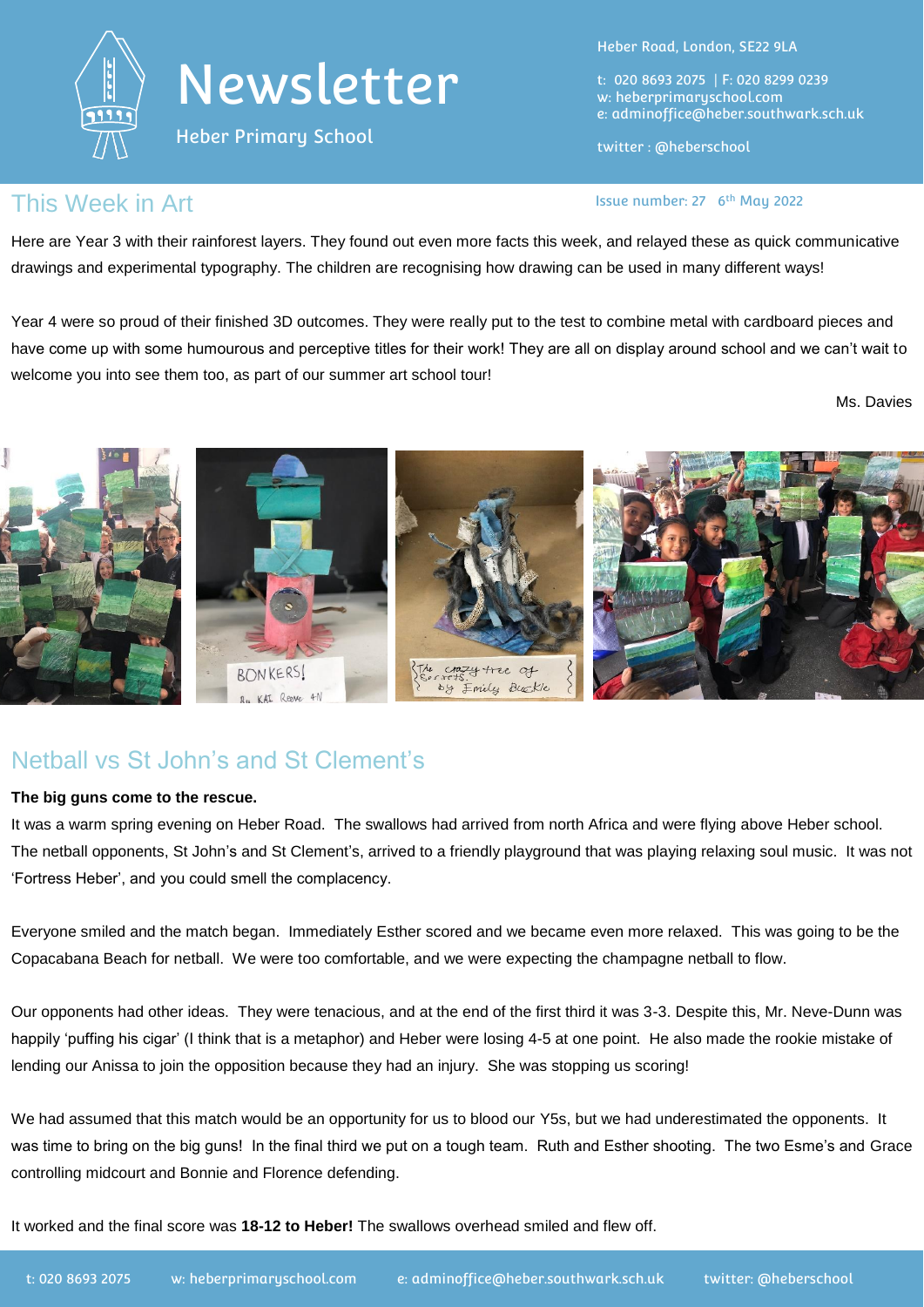

Heber Primary School

Heber Road, London, SE22 9LA

t: 020 8693 2075 | F: 020 8299 0239 w: heberprimaryschool.com e: [adminoffice@heber.southwark.sch.uk](mailto:adminoffice@heber.southwark.sch.uk)

twitter : @heberschool

#### Get Rid of and Donate

**VIGET RID OF AND DONATE** 

Thank you so much to those of you who were able to donate items to the Get Rid of and Donate collection last month. The last two collections have been so successful that we have decided to make the event a regular feature in our calendar. Collections will now take place on the last term time Friday of each month. We think that having a regular date will help everyone to feel organised and ready for a clear out! The next collection will therefore be held on Friday 27th May on Heber Road by the gates to the Crystal Palace Playground from 3:15pm.

As a reminder, here is a list of some of the items that are most needed:

- Adult & children shoes all sizes, should be in good condition and wearable. Tied together in pairs if possible.
- **Children books & toys**
- Adult & children clothes all types
- Household items (kitchen) , small electrical items, IT, computers, laptops, TVs, or old mobile phones, white appliances (collection can be arranged)

#### **Can You help?**

Get Rid of and Donate have now set up a weekly Open House session to distribute donated items to the residents of Barry House on Barry Road, which is a hostel for people seeking asylum or refugee status. As a school, we are proud to support families in this temporary accommodation by offering their children school places where we have them available. These families have often experienced high levels of trauma and hardship in their lives and journeys to seek safety.

Get Rid of and donate are looking for regular volunteers to help at Barry House on Mondays from 2:00pm - 3:30pm to help with the organisation of the donated items. If you would like to help out, please contact the school office [\(adminoffice@heber.southwark.sch.uk](mailto:adminoffice@heber.southwark.sch.uk) ) to be put in touch with our contact at the charity.

## Academic Excellence Awards

This week in our Merit Assembly we celebrated the successes of a child from each class, who excelled in their learning and produced some outstanding work. Well done to the following children: Reception – Lucia (RC) and Nathan (RP) Year 1 – Fedora (1DT) and Leo (1H)

Year 2 – Betina (2JP) and Thea (2S)

- 
- Year 3 Anaya (3KE) and Celia (3N) Year 4 – Jamie (4C) and Swizz (4N)
- Year 5 Esther (5K) and Thomas Clapham(5W)
- Year 6 Nat (6A) and Chiara (6F)

### Stars of the Week

Congratulations to the following children who were chosen as the Star of the Week for demonstrating our school values this week:

Reception – Cleo (RC) and Mania (RP) Year 1 – Hamish (1DT) and Shaniyah (1H) Year 2 – Ariadna (2JP) and Evie M (2S) Year 3 – Montgomery (3KE) and Holly (3N) Year 4 – Ethan (4C) and Hushai (4N) Year 5 – Anthony (5K) and Samuel (5W) Year 6 – Zoe (6A) and Finlay (6F)

### Polite Notice – Dogs

Please may we remind you that dogs are not permitted on school grounds. If you bring your dog near the school gates during busy times, please keep them on a lead and be mindful that some children or parents may feel frightened or uncomfortable if the dog jumps on them. Many thanks for your cooperation on this matter.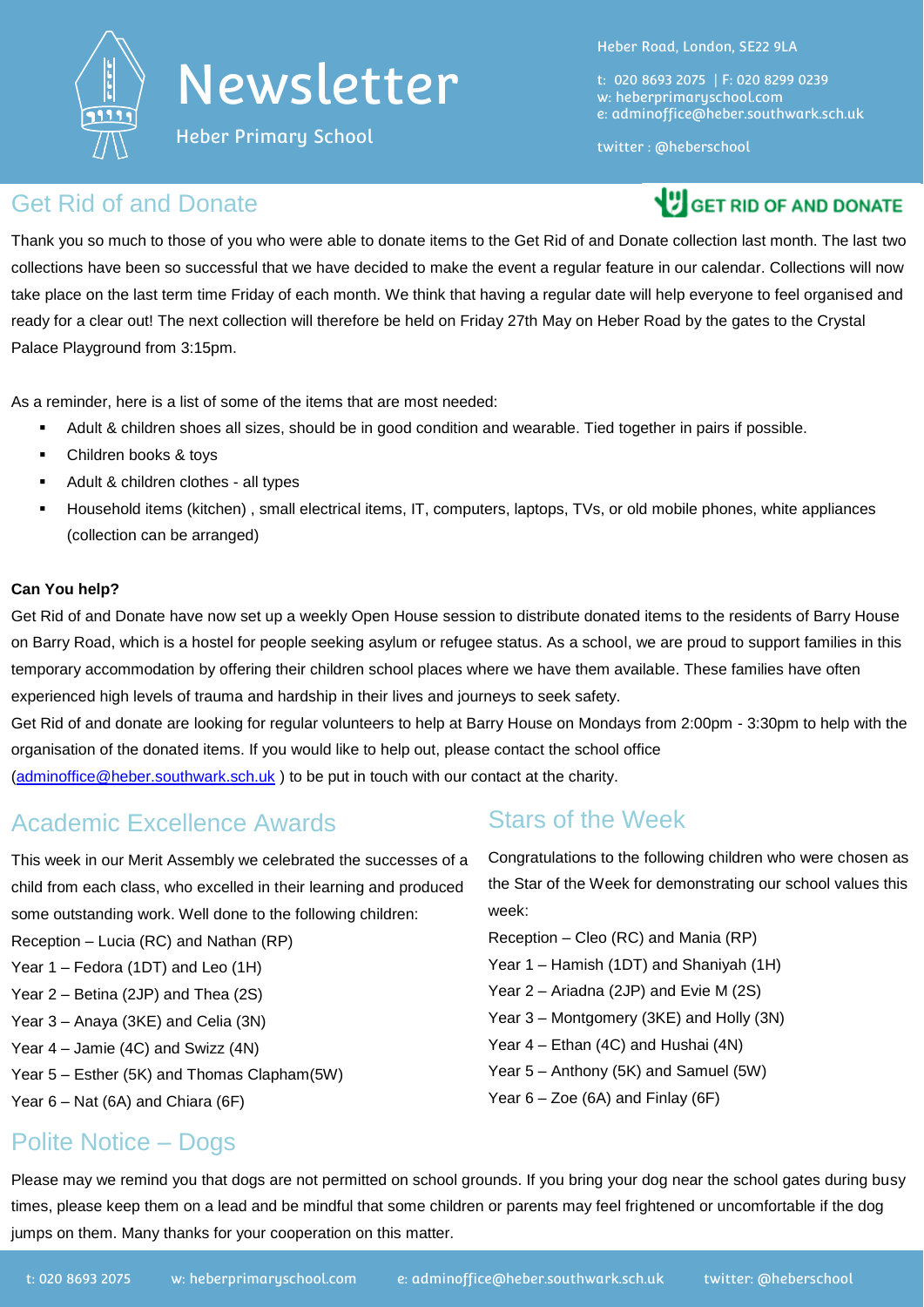

Heber Primary School

Heber Road, London, SE22 9LA

t: 020 8693 2075 | F: 020 8299 0239 w: heberprimaryschool.com e: [adminoffice@heber.southwark.sch.uk](mailto:adminoffice@heber.southwark.sch.uk)

twitter : @heberschool

#### Cross Country Report

#### **The big run is back!**

After two years of Covid delays we finally got to compete in the large cross country race on the large grasslands Griffin Ground in the heart of Dulwich Village.

There were 10 other schools in attendance – Alleyns, Rosemead, Dulwich Hamlet, St Dunstan's, Finton House, Belham, Sydenham, Streatham and Clapham, Dulwich Prep and Oakfield.

We took 8 teams – boy's and girl's teams from Y3 to Y6.

It is a massive challenge, but our children were definitely up for this. We had over 40 runners. There were approximately 500 runners in total.

Throughout the afternoon of races, we had the loudest and most passionate set of children. The Heber chant was echoing all around Dulwich. If a runner was struggling all the children would run alongside and give encouragement. Notable results were 2<sup>nd</sup> place for Finlay in the Y6 boys, 3<sup>rd</sup> place for Byron in Y5 boys, 4<sup>th</sup> place for Ruth in Y6 girls, 9<sup>th</sup> for Celia in Yr3 girls and 10<sup>th</sup> for Imogen in Y4 girls. Overall Heber was in the 6<sup>th</sup> placed school out of 11. A lovely event and also lovely to see our children in such fine form.

Well done runners!

- Y3 Celia, Vita, Hiba, Nour, Ruby, Jack B, Felix, Luther, Louie, Joseph N, Chester.
- Y4 Imogen, Alice, Lamis, Lola, Anika, Annabelle, Kai, Teddy, Jamie, Ivo, Liam, Kaspar
- Y5 Esther, Tess, Alice, Esme W, Thomas, Kyann, Byron, Freddie, Harry
- Y6 Violet, Chiara, Ruth, Esme R, Florence, Finlay, Ned, Leo, Max L, Marius, Joe, Parker



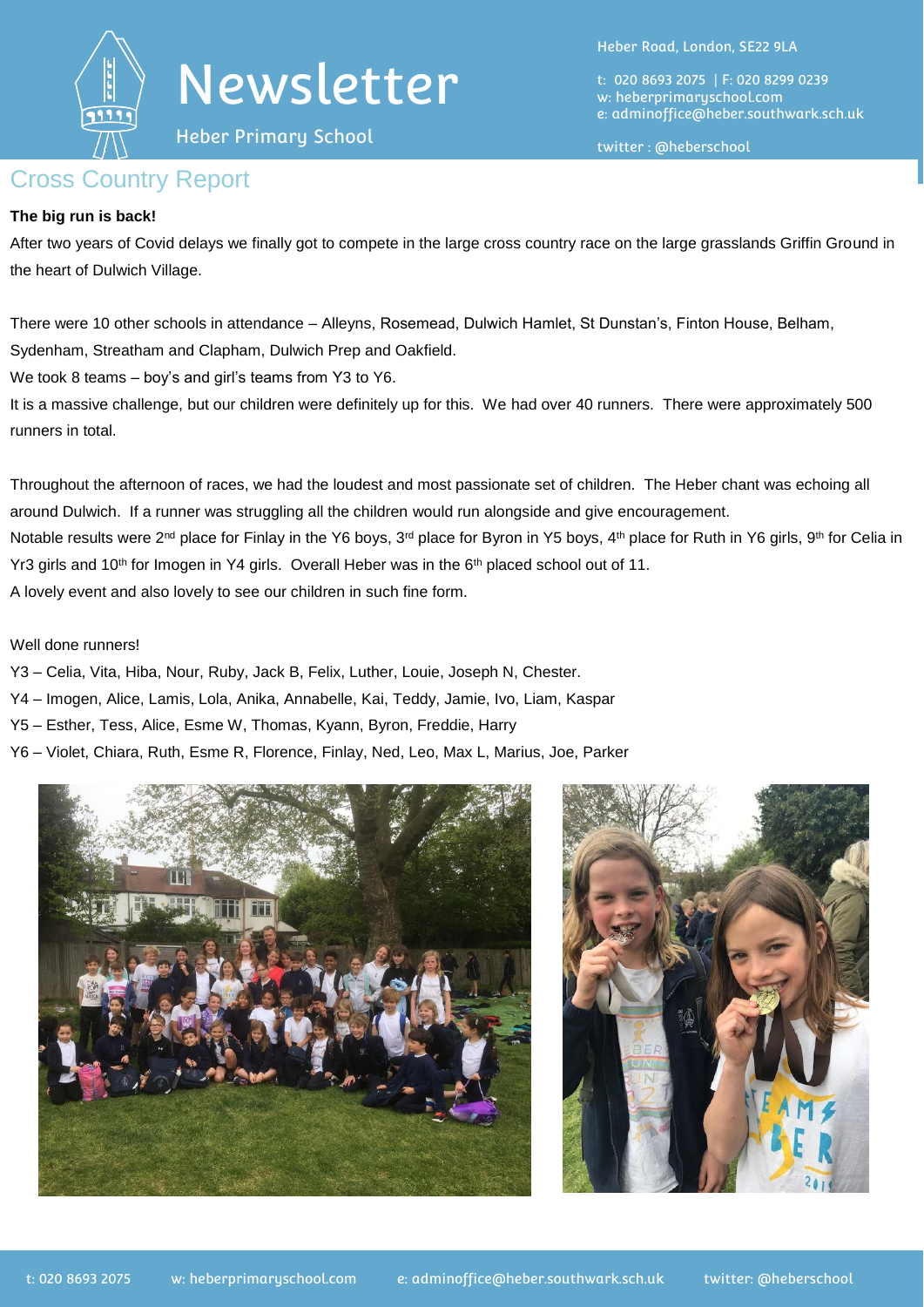

Heber Primary School

м

Heber Road, London, SE22 9LA

t: 020 8693 2075 | F: 020 8299 0239 w: heberprimaryschool.com e: [adminoffice@heber.southwark.sch.uk](mailto:adminoffice@heber.southwark.sch.uk)

twitter : @heberschool

# INTERNATIONA EVENING Celebrating Diversity a

 $\Omega$ 

#### **FOR** HEBER SCHOOL FREE EVENT LORDSHIP LANE PLAYGROUND

All Heber families are invited to attend - we can't wait to see you!

'Make or taste foods from around the world "Wear traditional costume 'Share music, art and stories 'Come learn and have fun

Funding available if you need it for ingredientsplease speak to your class teacher.



## Special mentions for Music

Ms. Lucy's special mentions for excellent effort in music this week:

- 6F Davontae and Nathaniel for most excellent djembe playing.
- 1DT Lili, Hamish and Taliyah for good behaviour and enthusiastic singing.
- **4C** Zain for persevering with his recorder playing and getting it all right.
- 4N Hushai for very focused recorder playing.
- 5K Noah for getting all the chords correct in his ukulele playing of "I like the Flowers".
- 5W Nkemjika for leading the singing in our new round.

| <b>House Points</b> | dad weekeld<br>her we can buil<br>uve in use<br><b>Ndume</b> | <b>Valdez</b> | <b>COLOUE</b><br>BUJE IS THE<br>MULK GIVING UN<br><b>Mycroft</b> | Rigal |
|---------------------|--------------------------------------------------------------|---------------|------------------------------------------------------------------|-------|
| <b>Weekly Total</b> | 430                                                          | 438           | 423                                                              | 427   |
| <b>Term Total</b>   | 1303                                                         | 1312          | 1302                                                             | 1300  |

### P&F diary dates for May - July

#### **INTERNATIONAL EVENING – Friday 20th MAY 2022, 3.30pm set-up for 4pm start, Heber School**

All families welcome to this free event. Make and taste some world food, dress in traditional costume, share some music, art or stories. Or simply come learn and have some fun! We can't wait to see you there.

**A NIGHT AT THE RACES – FRIDAY 17th JUNE 2022, Heber School** Horses, hats and hooch at Heber after hours… a nod to Ascot! Keep the night free.

**JUNE COFFEE MORNING FUN – TUESDAY 28th JUNE 2022, 9- 10.30am, Heber School**

You know the drill. Coffee, cake and chat!

#### **2022 SUMMER FAIR EXTRAORDINAIRE – SATURDAY 16th JULY, Heber School**

Just think of the fun you had at the Christmas Fair and Easter Fair mixed in with the Heber choir, balmy weather and a perfect Pimms. It's a winning formula!